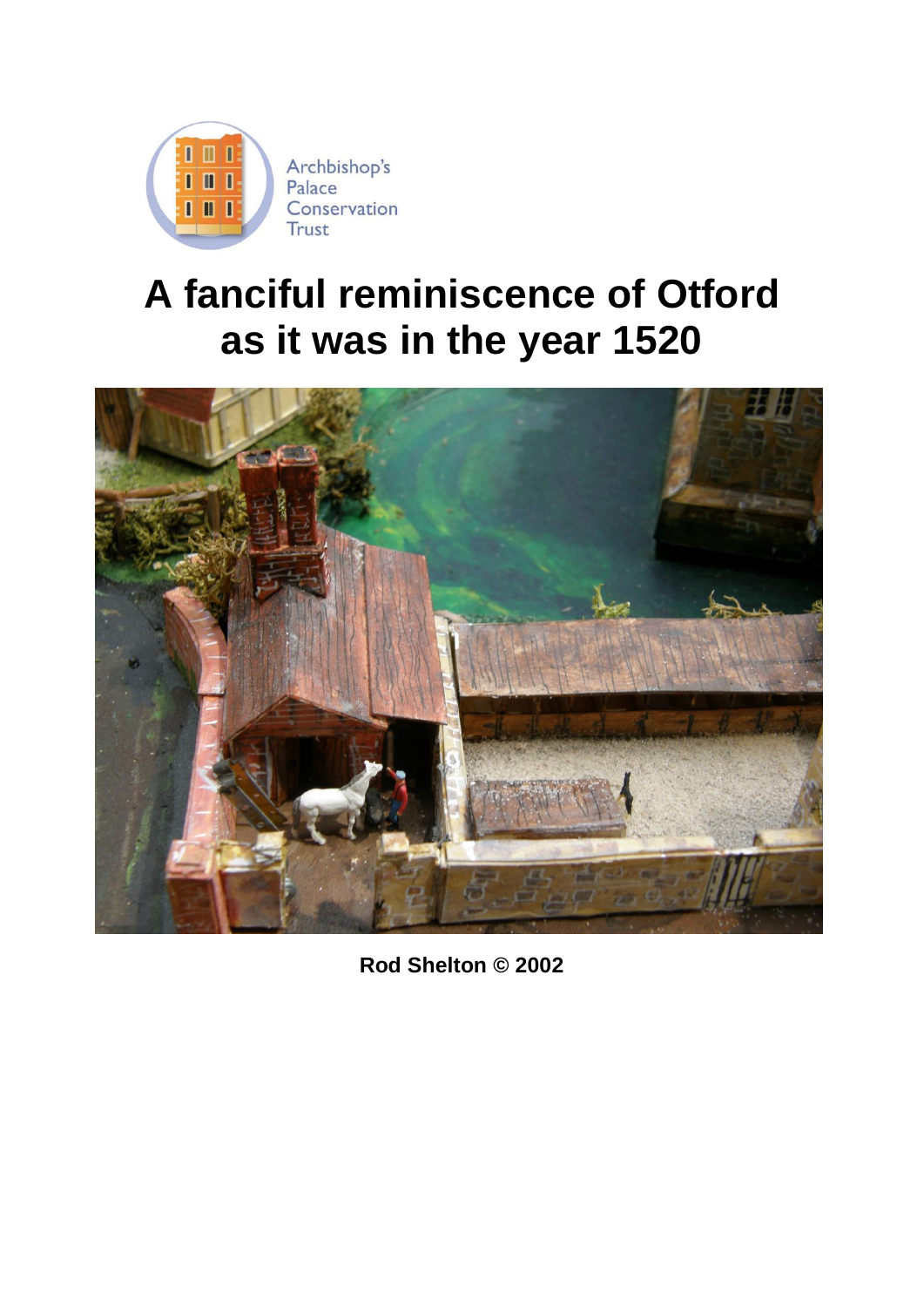## **A fanciful reminiscence of Otford as it was in the year 1520**

My name is Carter, William Carter and I am His Majesty's head groom at the Palace of Otford. I am in charge of the Great Stables as well as the other two stables here. I've worked in the Palace, man and boy for some eighteen years. I've served three masters in that time, two archbishops and now my king. Now, I ask you, could a man want for better?

I remember my first sight of the Palace as a lad of fourteen. The year was 1520 and the palace had only been finished two years earlier. I'd come to Otford from my home in Shoreham. I was told that my uncle was going to find me work. He had been a carpenter throughout the four years it took to build the Palace. That morning he was taking me to meet his cousin who worked in the Steward's house inside the great Palace itself.

We came into Otford over the ford and walked past the cottages towards the Church of Saint Bartholomew. I was getting more and more nervous with every step. I never imagined I would be visiting the place about which I'd been told so much. Uncle started telling me the story of how the great Palace came to be here, so far from London Town.

It seems that the archbishops of Canterbury had had their manor house here since the earliest times. They had been given land in Otford in 821 and built a simple timber manor here with a moat round it - a bit like a wooden fortress in those days. Since then, of course, they had built and re-built the manor and had added many extra buildings and even extended the moat. Archbishop Warham was to change all that though but he was a very special man, my first master. He was not only the Archbishop of Canterbury but had been made Chancellor for the whole of England in 1503, during the reign of the last king, Henry VII

This meant that not only was he head of our Catholic church and all the lands it owned, but he was next to the King himself in importance and had to receive all kinds of important visitors from other countries as well. So, he chose his manor at Otford to become his power base, as he called it, midway between his cathedral in Canterbury and his Chancellor duties at Court.

According to Uncle, they tore down all the old buildings, except the Great Hall and the Chapel. Building on the new Palace started in the year when I was eight. That was 1514. It took four years to build – and according to Uncle, it kept every single mason, brick-layer and carpenter busy between here and Canterbury for all that time.

As we stepped over the little stream that fed the horse pond and I got my first sight of the Palace of Otford. Before us stood great walls of brick adorned by criss-cross patterns of darker brick stretching either side of a massive gatehouse. There were tall towers on either end of the walls and a gatehouse of the same height. I had never seen so tall a building in my life if you don't count our church tower and as we approached, a guard stepped out from the massive shaded archway.

Uncle seemed to know him and we were waved forward past the tall oak doors and into a cavernous passage-way. Another guard and a gateman greeted uncle as we walked by. I was fourteen remember and I was feeling very apprehensive. But nothing had prepared me for what met my eyes as we came out into the sunshine of the Inner Court. It was like I had been transported into a fairyland. I stood rigid.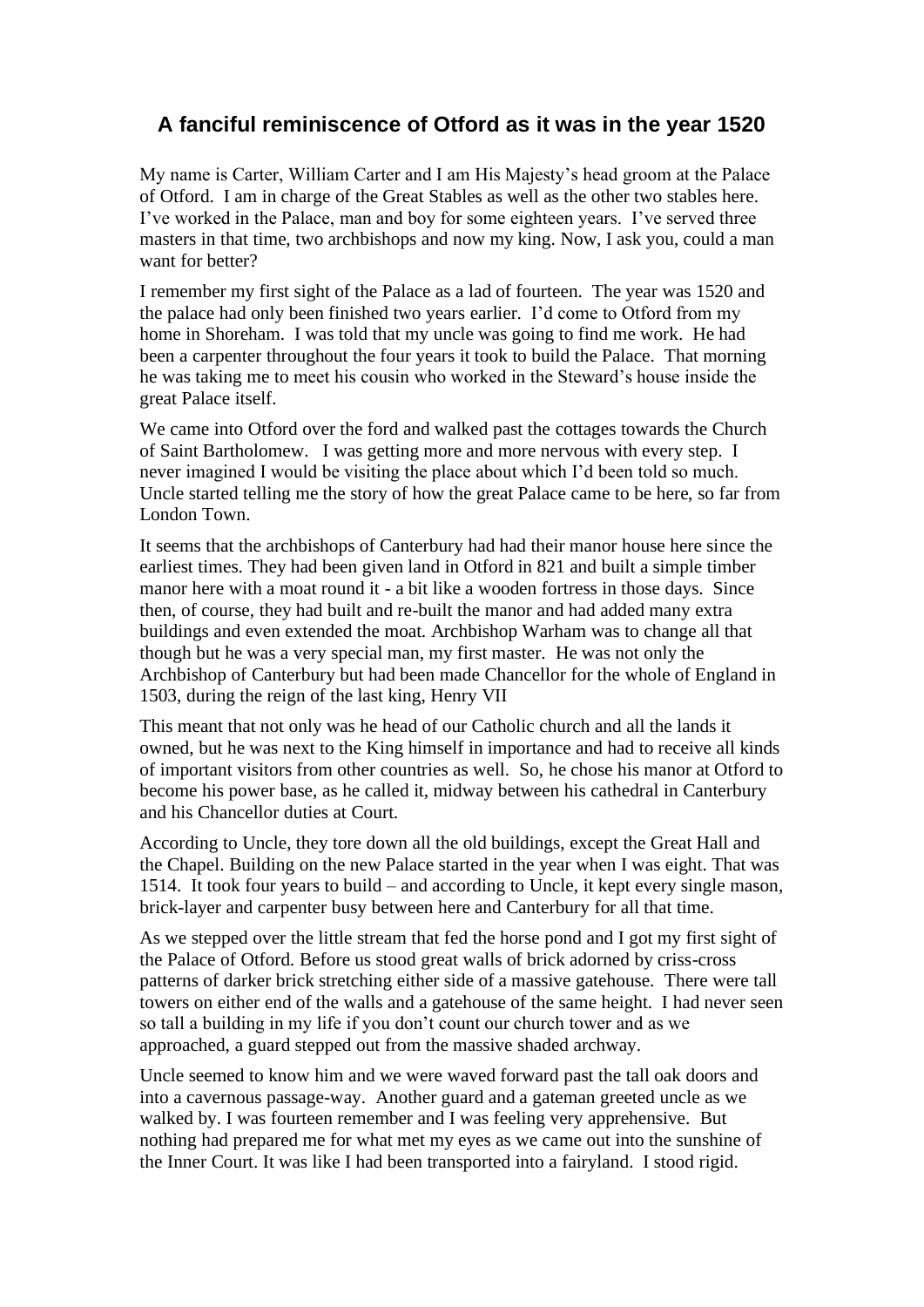"You're looking at the biggest Inner Court in all England," said the gateman.

"You're looking at the biggest Palace in all England," said my Uncle, proudly.

"Some say that Cardinal Wolsey's new Palace at Hampton Court is bigger," said the guard who had joined us.

"Don't you go believing everything you're told," replied the gateman. "They say that he just wanted to prove that anything His Grace could do, he could do as well. But that don't mean it's bigger."

It was vast. A great grassed courtyard with, what my uncle called, cloisters running all the way round. Hundreds of beautifully arched openings and I could occasionally catch sight of brightly clothed gentlemen and ladies strolling in the shade beneath them: The Long Galleries, I later learned to call them. But it was the Palace itself which left me speechless.

There it stood, facing me, stretching from one side of the Inner Court to the other. Ranks of tall bay windows reflecting the sun and crowned by a line of battlements along the skyline. Everywhere I looked there were towers and turrets pointing skyward. And still further, far beyond it over to the left, a massive, tall, embattled tower, looking down on it all. It put me in mind of a great castle.

"Mind yourself!"

Uncle's warning came just in time as a rider galloped though the gate toward the Palace, his mud-spattered cloak flying behind him. "A King's messenger, that," said Uncle. "Come along lad, you can't stay daydreaming all day or we'll be late," and I followed him across the Inner Court toward the Palace. "Every piece of stone you see had to be carted all the way from the quarries at Tonbridge or Sevenoaks," he said. "Except for the bricks of course. We baked them just down the road a way."

"What are those?" I asked, pointing to a line of rooftops I could see beyond the cloisters on our right. "Is it another village?"

Uncle laughed. "You could thinks so, couldn't you?" he said. "They look like nine grand timber houses from the other side, but in fact they are all private apartments for the guests who come and stay here. Twenty-seven separate rooms I believe there are. And very grand they are too, I'm told. The doors to the rooms are all along the cloisters there, see?"

We passed a group of bowmen setting up their targets as we approached the broad bridge which led to the entrance of what my uncle referred to as the Great Gallery. I stopped. "What is that building?" I asked, pointing to my left where a wide stone building stood with a line of haylofts high under its roof line.

"That? Why that's the Great Stable, lad. They can stable almost forty horses in there. Can't you smell them?" and he tugged my arm, laughing.

As we crossed the wide bridge to the entrance gate, I saw that the messenger's horse was being led into the courtyard beyond by a stable lad about my own age. Again, my uncle conferred with the two-armed guards and we were waved forward. "Up those stairs are the Staterooms," he whispered as we passed a great arched stairway on our left. "That's where the Lords and the foreign Ambassadors go to meet the Archbishop. That's where the king goes, even."

"The king?"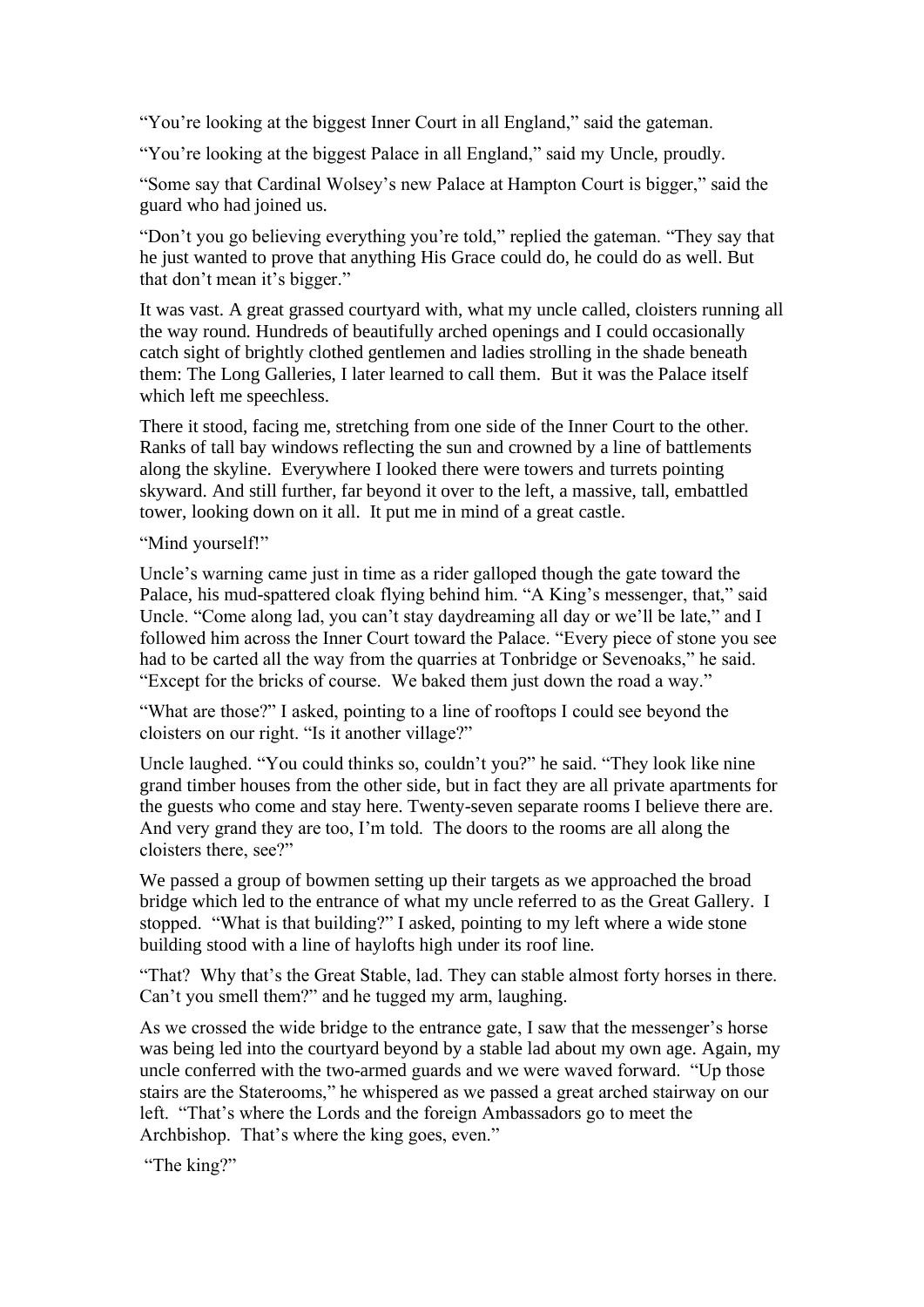"Oh, yes. Our King Henry has been here often. So has his sister, Princess Mary Rose. The Palace is big enough to cope with all their court people they need to bring with them, you see." He pointed across the Inner Courtyard toward a noble house of brick which faced us. "There's where we're going. That's the Steward's house. That's where my cousin works. Now you stay here while I go and find him."

Unsure and feeling very small in this home of giants, I glanced back over my shoulder. There, across the way, was one of the longest and most unusual buildings I had ever seen. It must have been three storeys tall and seemed to back along the length of the Staterooms. Some men were rolling barrels into one of the doorways opposite. Two broad staircases ran up the outside to a higher level where they gave entry to the Great Hall, for so it was, through two massive, carved doors. "They can seat two hundred people for dinner in there, so they say."

My informant was the stable-lad who I had seen earlier. "That first staircase, there, that's to His Grace's table. The High Table they call it. Those other ones, they're called the Low Table stairs and that's where I will go, when I am old enough. They have court in there every three weeks and sometimes they even have entertainments where they dress up. It's true, I've seen them. Are you going to work here?"

"I believe my uncle would have it so," I replied.

"C'mon, I'll show you something," and pulling me after him, he led the way across the courtyard to our left. A high wall led between a tall church and one of the biggest houses I had ever seen. "That's the Archbishop's House," he said. "You don't want to be caught outside there." He paused beside an ornate iron gate in the wall. "Look in there. Go on," he whispered. I peered around the corner, cautiously.

Inside was a beautiful, grassy courtyard with what I took to be a fish pond in its centre. More cloisters lay beyond but it was the soaring windows of what I later learned to call the Chapel, which took my breath away. And there, leading into the chapel, was the most wonderful, carved stone porch. It fascinated me. I had entered a world that I could never have imagined before. I could not tear my eyes away.

"Lovely, is it not?" The old man, his dove-white shirt gleaming beneath the long black cloak, stood quietly on the other side of the gate. "Do you know that those carvings were done by a master mason from France, almost one hundred years ago. They seem to be as alive as the day God first guided the mason's chisel to create them, don't they?" He straightened. "Now you have work to do, young man, as I do" he said as he turned away, his cloak sweeping the grass as he walked.

A hand pulled me back against the wall. My new friend was ashen-faced. "Do you know who that was?" he whispered urgently. "That was His Grace, you fool! That was Archbishop Warham"

"He seemed so nice" I replied.

"More a man of God than a man of the Court, so my Gran always says. C'mon! We'd better get away from here quick"

There was a shout from across the courtyard and I saw my uncle waving at me. I turned back but my friend had disappeared and somewhere in the distance, I heard a door slam.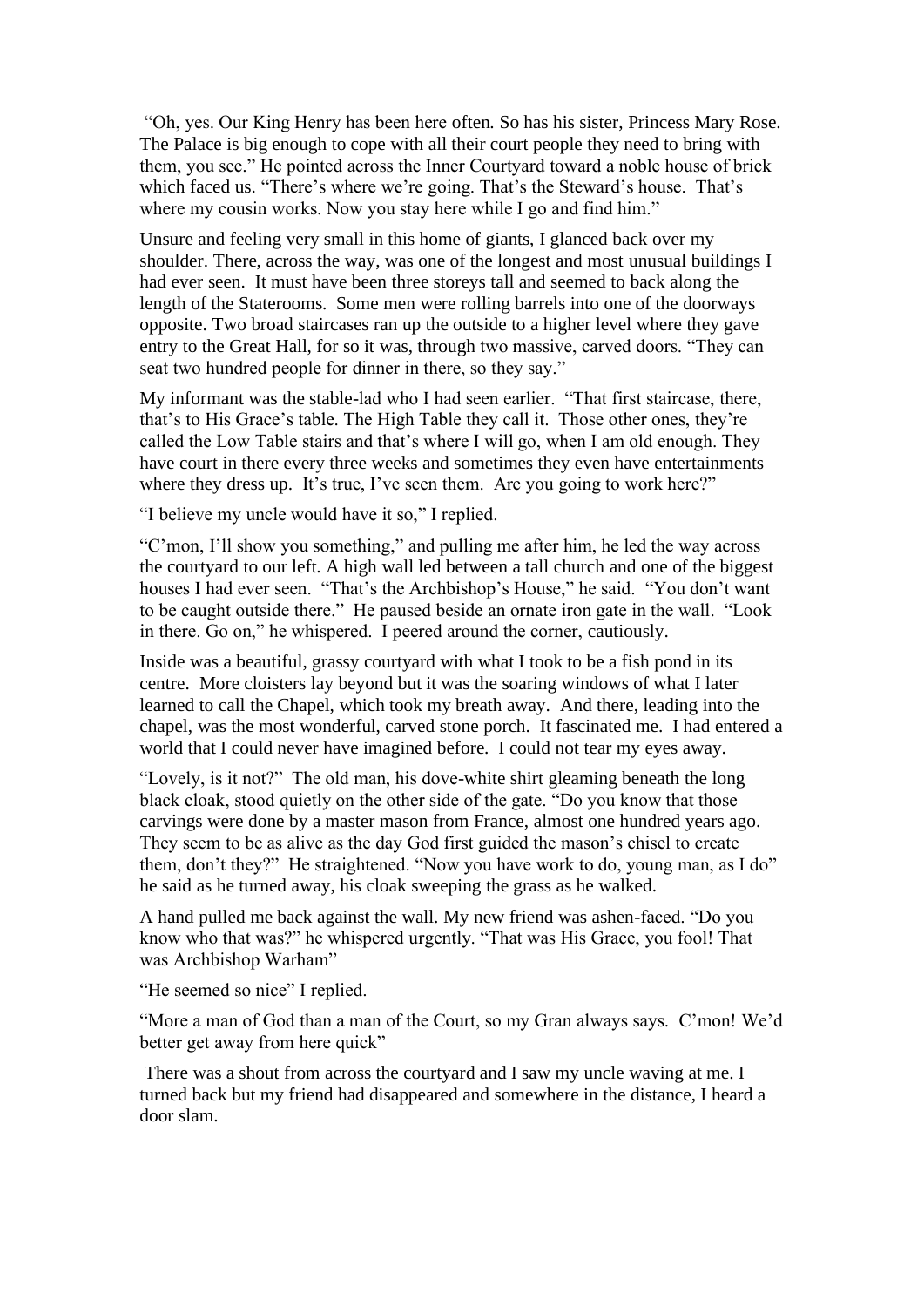Looking at the two men together, they looked like brothers but my uncle's cousin was dressed in far finer clothes. "We have just learnt that His Majesty will be arriving at the Palace in two weeks time, so I am a little busy at present. I won't have time to take you round every building but I'll give you a bird's -eye view instead. You'd like that wouldn't you, William? Come along," and he strode off with both of us following.

We entered a long arched walkway which formed a grassed square bounded by the tall stone buildings which formed into a corner, surmounted by the great tower I had seen from the Inner Court. We passed a monk in heated discussion with two other men. "These are our land offices", called my new relative over his shoulder.

"We have to deal with all the property held by Mother Church – and that's most of the land in the west of the county, right up to London. Every tenant is registered here and all the rents have to be collected regularly. And of course, everyone has problems, whether it's their boundary or their neighbour. They all come to us for settlement. I don't suppose you can write well, can you William? We always have need for new scribes in the Land Offices." He didn't wait for my reply but winked at my uncle. "Now here we are, the Great East Tower," and he opened a door to allow us through. "Up you go, right to the top. Go on. We'll follow"

The stone staircase went up and up, round and round. I just kept climbing until at last, out of breath and giddy, I opened the latch of the door facing the last of the steps. A wind must have caught it for it suddenly swung open violently, with me still holding tightly onto the latch. I was flung out into a new world.

I was suddenly looking out over Otford from a height I could barely imagine and I fell to my knees in fright. I was at the very top of the Great East Tower. I was a bird, perched on this wide expanse of leaded roof, with nothing between me and the clouds. Me, Willam Carter, who had never climbed higher than our haystack. I started to laugh.

Before long I had got my bearings. Over there was Otford and I was so high I could almost believe I could see our farm at Shoreham. Behind me, yes, that was the Great Park I'd heard about from Uncle, stretching all the way to the Sevenoaks Hills. And down there was a herd of deer grazing near one of the pools. Gingerly I crept to the edge and looked down over the wall. Water!

A wide stretch of water ran right beside the Palace walls beneath me. The narrow moat we had crossed when we had entered the Palace beneath the Great Gallery, was a stream by comparison. This was really wide. And there was even a real drawbridge over it. As I watched, a cart, piled with barrels rattled over the bridge and disappeared into the gatehouse below. And there, round the corner, I could see another drawbridge like the first, leading onto the Great Park. There must be drawbridges on every side of the Palace.

Beyond the moat, I could see a farm and I wanted to wave at the people harvesting in the fields below. Then my eye was caught by two giant barns below me. We had barns at home but you could have put two of our barns into one of these. They must have been for storing the grain and hay for the whole Palace. Far below, I heard frantic barking.

"Must be lunchtime at the kennels." My uncle and his cousin had emerged from the stair doorway. "The kennels. See them? Down there beyond the Great Stable. The dogs are used for hunting when the guests aren't out hawking, that is. Now, see that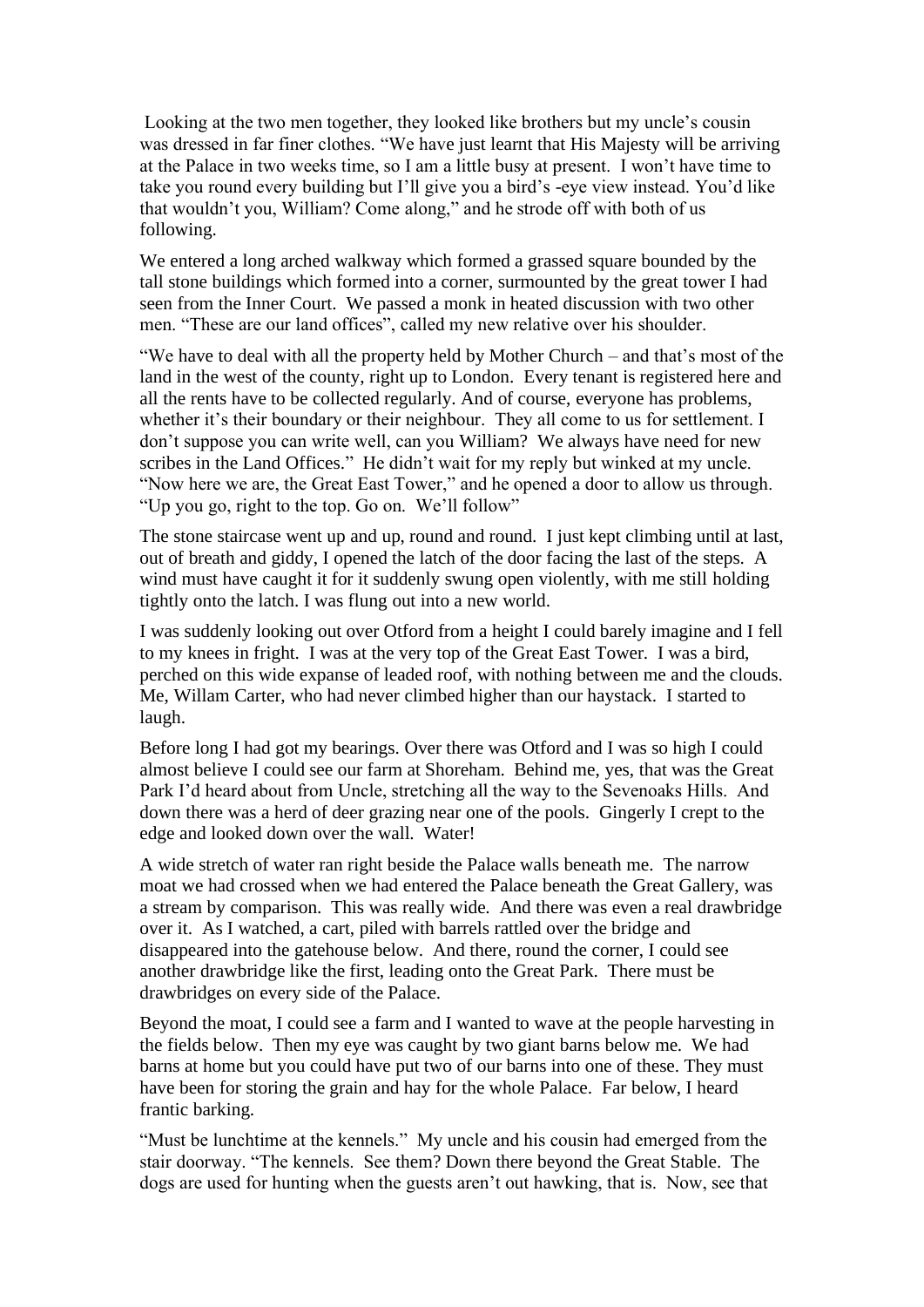smoking chimney just beyond the kennels? That's the farriers. He looks after the shoeing of all the horses. In fact he looks after everything that's made of metal throughout the Palace."

"Where's that cart going?" asked my uncle pointing to a cart laden with wood turning opposite the farrier's.

"That's the way to the wood yard," his cousin replied. "Just count the number of chimneys you can see about you. There's fifty-seven of them. That's a lot of wood that needs burning, come a cold winter's day. We've got eight woodmen down there collecting and cutting timber throughout the year. The farrier needs charcoal but the kitchens need wood to burn every day of the year. There are the kitchens, William, see?" He pointed to a tall building with high chimneys positioned at the end of the Great Hall below me.

"We keep the kitchens separate from the Hall just in case of fire. There are two big ranges in there and fourteen kitchen staff. They don't just feed us of course. When guests are visiting you can have over two-hundred people sitting down to a feast in one sitting. Imagine. Don't suppose you'd like to work in the kitchens or be one of the serving boys, would you? Free food?" He glanced at my uncle and laughed, not waiting for an answer.

"What is that building with the tower between the Archbishop's House and the Chapel?" asked my Uncle.

"Those are the ecclesiastical offices. Need to be near His Grace, you see. A lot of very clever men work down there, reading all kinds of languages as well as Latin. Don't forget that His Grace is responsible for all the priests and churches throughout the land. That takes some running, I can tell you. But that's the half of it. There are messengers coming and going all day either to the Court in London, or even to the Pope in Rome. That's why he has his own stables and gatehouse beyond the Chapel there. You see? And that green bit you can see on the right? That's part of his private garden. No one is allowed in there but him."

Somehow, I felt pleased that that old man had somewhere quiet to go. He seemed to have an awful lot to think about, what with all the land and the churches and the Court. No wonder he looked tired. And no wonder he needed a Palace like this to run everything from. He could never do it all on his own.

"See over there?" asked our guide, pointing to the roofs of the guesthouses off the Inner Court. "See that garden beyond the guest-house roofs? That's our famous Knot Garden." I could see there was some sort of formal garden there, where all the shrubs and bushes had been arranged to look like twists of rope. It was very clever and I'd never seen anything like it in my life. What got my attention, though, were the ponds, each with its own fountain which formed the centre of the pattern. Those and the little houses and the dovecote dotted around the garden made it look a very peaceful and wondrous place.

"They do say Cardinal Wolsey is copying our garden for his new palace at Hampton Court. I don't suppose gardening would interest you, Will?" The two men smiled again at one another as if sharing a joke hidden from me. This game was getting boring. "There's only one thing for it, then. Come back over here. What's down there?"

"The kitchens", I replied